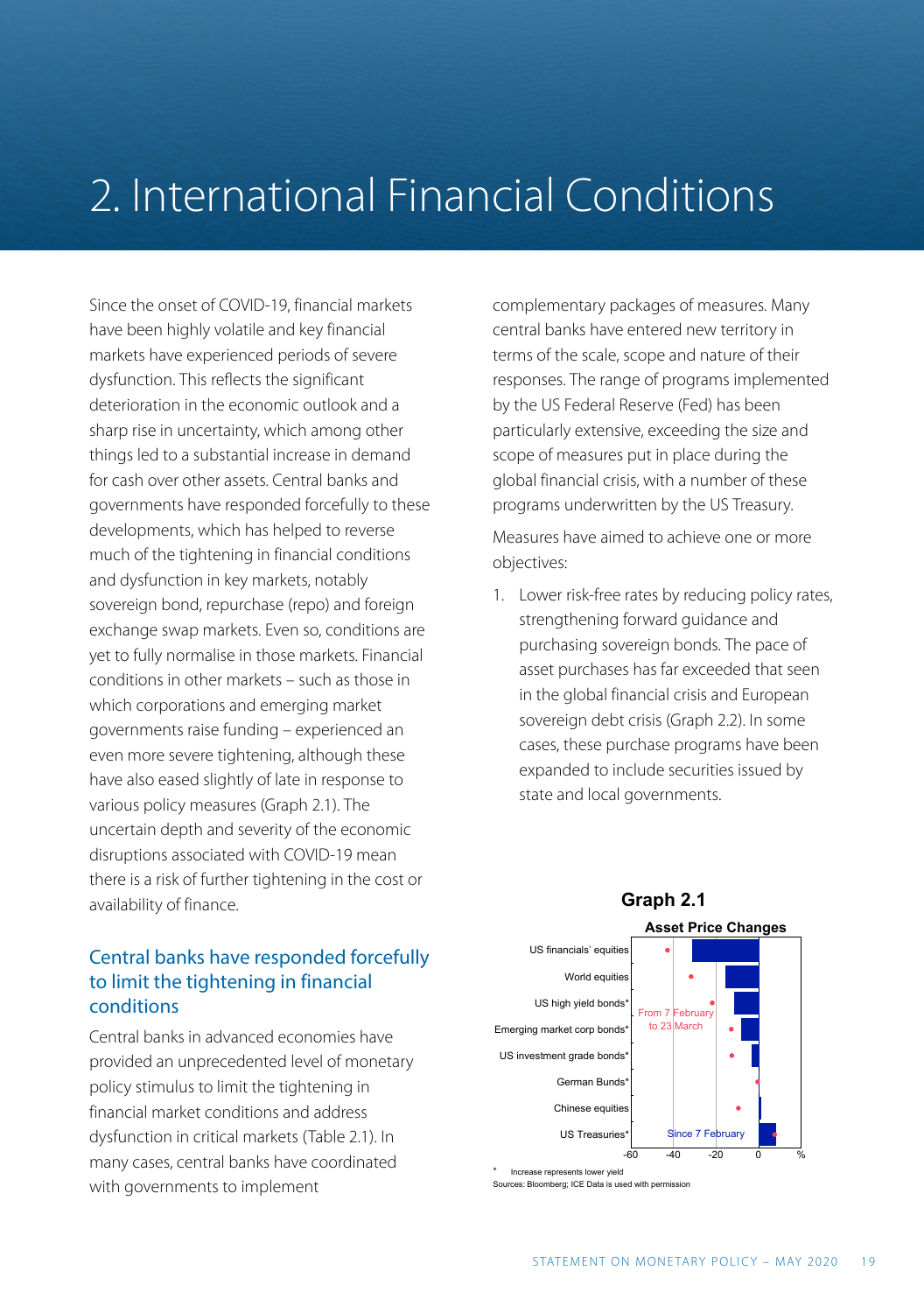| bank           | Central Policy rate                     | Sovereign<br>debt<br>purchases <sup>(b)</sup> | <b>State and local Private</b><br>gov debt<br>purchases | sector asset<br>purchases | <b>Expanded</b><br>liquidity<br>operations <sup>(c)</sup> | Expanded<br>lending<br>facilities <sup>(d)</sup> | <b>FX</b><br>swap<br>line |
|----------------|-----------------------------------------|-----------------------------------------------|---------------------------------------------------------|---------------------------|-----------------------------------------------------------|--------------------------------------------------|---------------------------|
| Fed            | $1.625\% \rightarrow$<br>0.125%         | As required<br>(currently)<br>\$8bn/day)      | ✓                                                       | ✓                         | √                                                         | ✓                                                |                           |
| ECB            | $-0.5%$                                 | €870 $bn$                                     | ✓                                                       | $\checkmark$              | √                                                         | ✓                                                |                           |
| BoJ            | $-0.1%$                                 | Upper limit<br>removed                        | X                                                       | ✓                         | ✓                                                         |                                                  |                           |
| <b>BoE</b>     | $0.75\% \rightarrow 0.10\%$ £200bn      |                                               | x                                                       | √                         | √                                                         | ✓                                                |                           |
| BoC            | $1.75\% \rightarrow 0.25\%$ As required | (min.<br>CAD\$5bn/<br>week)                   | $\checkmark$                                            |                           |                                                           |                                                  |                           |
| RBNZ           | $1.00\% \rightarrow 0.25\%$ NZD\$30bn   |                                               | ✓                                                       | X                         | √                                                         |                                                  |                           |
| Riksbank 0%    |                                         | SEK300bn                                      | ✓                                                       | ✓                         | √                                                         | ✓                                                |                           |
| Norges<br>Bank | $1.50\% \rightarrow 0.25\%$ X           |                                               | X                                                       | X                         | √                                                         | X                                                |                           |
| <b>RBA</b>     | $0.75\% \rightarrow 0.25\%$ As required | (yield curve<br>target)                       | ✓                                                       | X                         | √                                                         | ✓                                                |                           |

# **Table 2.1: Policy Responses by Central Banks in Advanced Economies(a)**

(a) Includes policies implemented or modified since 3 March.

(b) Some figures include private sector asset purchases; purchases by the Fed, BoJ, BoC and RBA are open-ended; figures on a per annum basis unless otherwise indicated.

(c) Includes decreases in cost and/or increases in availability of short-term liquidity through changes to the size, terms and price of open market operations and standing facilities.

(d) Includes new or expanded term funding schemes and purchases of bank loans to certain corporations; also includes facilities that provide loans secured by corporate bonds.

- 2. Alleviate market dysfunction and meet demands for cash, particularly US dollars. Purchases of public and private sector assets have helped to alleviate dysfunction in many markets. Moreover, central banks have increased access to liquidity through expanded open market operations (including against a wider range of collateral), bilateral foreign currency swap lines, and other programs.
- 3. Increase the availability and/or reduce the price of credit to borrowers in the private sector, either:
	- Indirectly, by providing stable, low-cost funding to financial intermediaries through expanded term lending facilities. These measures have sought to

encourage lending to the real economy, including by linking funding allowances and/or borrowing rates to the quantity of lending (see 'Box A: Term Funding Schemes').

- Directly, by providing credit to private sector entities, usually by purchasing – or committing to purchase – marketable securities. In most cases, the central bank has been partly or wholly indemnified against potential losses by national governments.
- By easing prudential policies and providing guidance to ensure that capital, liquidity and other regulatory requirements do not unduly constrain the ability of financial institutions to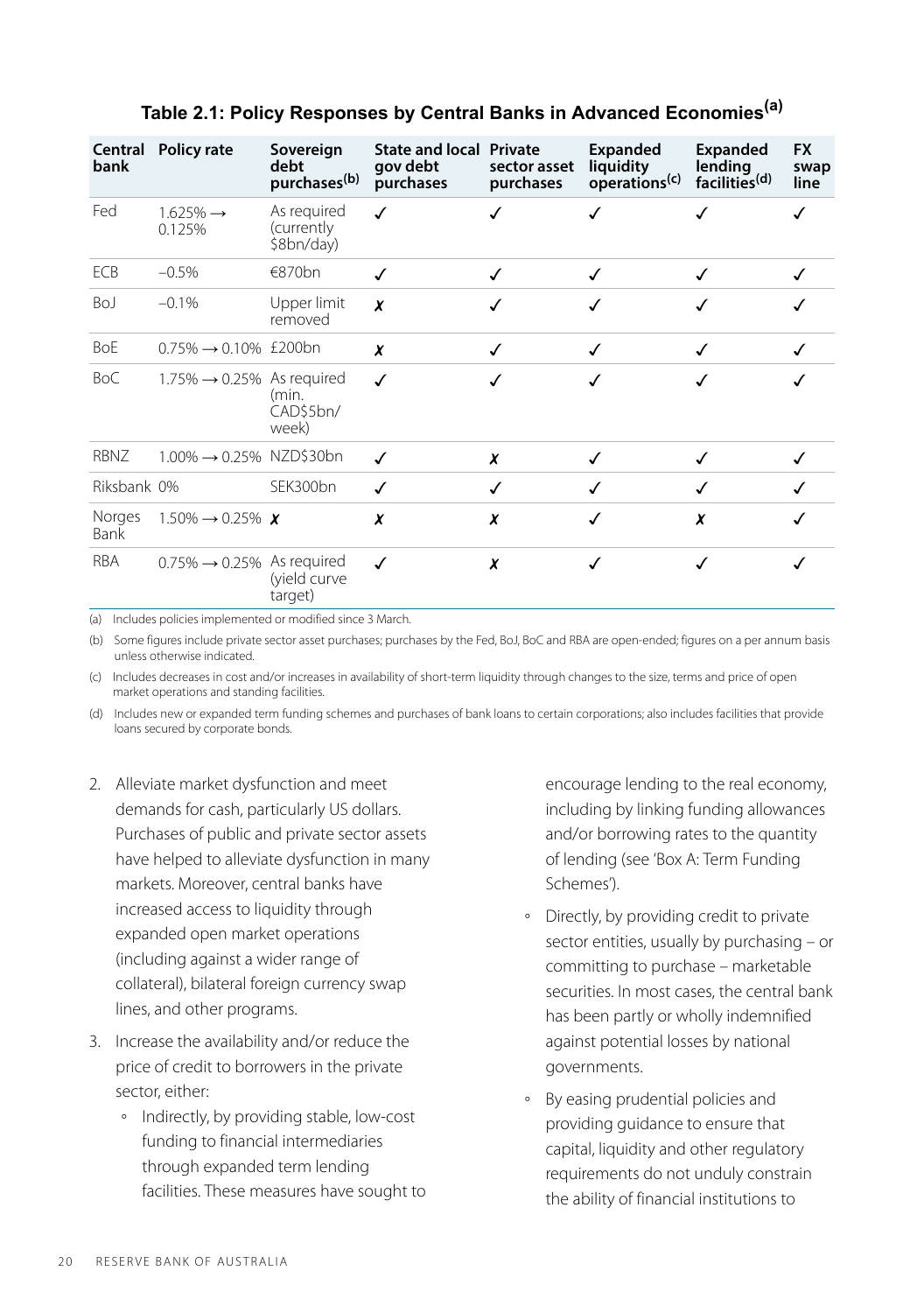provide credit or serve as intermediaries in markets.

More recently, as conditions in short-term funding markets and sovereign bond markets have improved, some central banks have been able to reduce the extent of operations aimed at injecting liquidity and supporting market functioning. They have emphasised, however, a willingness to adjust operations as necessary to ensure ample liquidity and support market functioning in response to changing conditions. Meanwhile, other programs, including those aimed at credit easing, have only just become operational so it is too early to assess their effectiveness.

# After a period of severe dysfunction in sovereign bond markets, conditions have improved

Government bond markets were severely dysfunctional in March. Widespread sales of government bonds by a range of investors to raise cash resulted in sharp increases in yields. These sales reflected an increased demand for cash to meet redemptions and margin calls, as well as for precautionary reasons. The unwinding of leveraged 'relative value' positions also contributed to the selling. These trades aimed to profit from small yield differences between more liquid and less liquid bonds, or between cash



# **Graph 2.2 Central Bank Net Asset Purchases**

bonds and futures; as these trades were unwound, the yield differences between economically similar exposures widened in some cases. The ability of financial intermediaries to manage the heavy volume of sales was limited by leverage and capital constraints, and split site arrangements amplified the disruptions for some market participants. The market dysfunction led to increased volatility in government bond yields, which further discouraged intermediation by some intermediaries.

The dislocations in the market for US Treasuries in particular were unprecedented, and contributed to stresses in a wide range of markets globally. The deterioration in liquidity was reflected in higher costs of transacting in this market. This was evident, for example, by a widening in the spread between the price to buy and sell bonds (bid-ask spreads) (Graph 2.3). Also, measures of market 'depth' – the volume of bonds that could be bought and sold at the best bid and offer prices – declined sharply.

Actions of the Fed and other central banks, particularly significant purchases of government bonds and other assets, have since helped to improve market functioning and put downward pressure on government bond yields. Expanded liquidity operations have also helped to improve market functioning. Consistent with this, indicators of liquidity conditions have improved noticeably in a range of markets.

Since mid March, government bond yields have declined in most advanced economies, helping to keep funding costs low for borrowers (Graph 2.4). Yields have declined the most where central banks have significantly lowered policy rates, strengthened forward guidance, and expanded government bond purchases. Working in the offsetting direction has been expectations of significantly higher issuance of government securities to fund large fiscal deficits.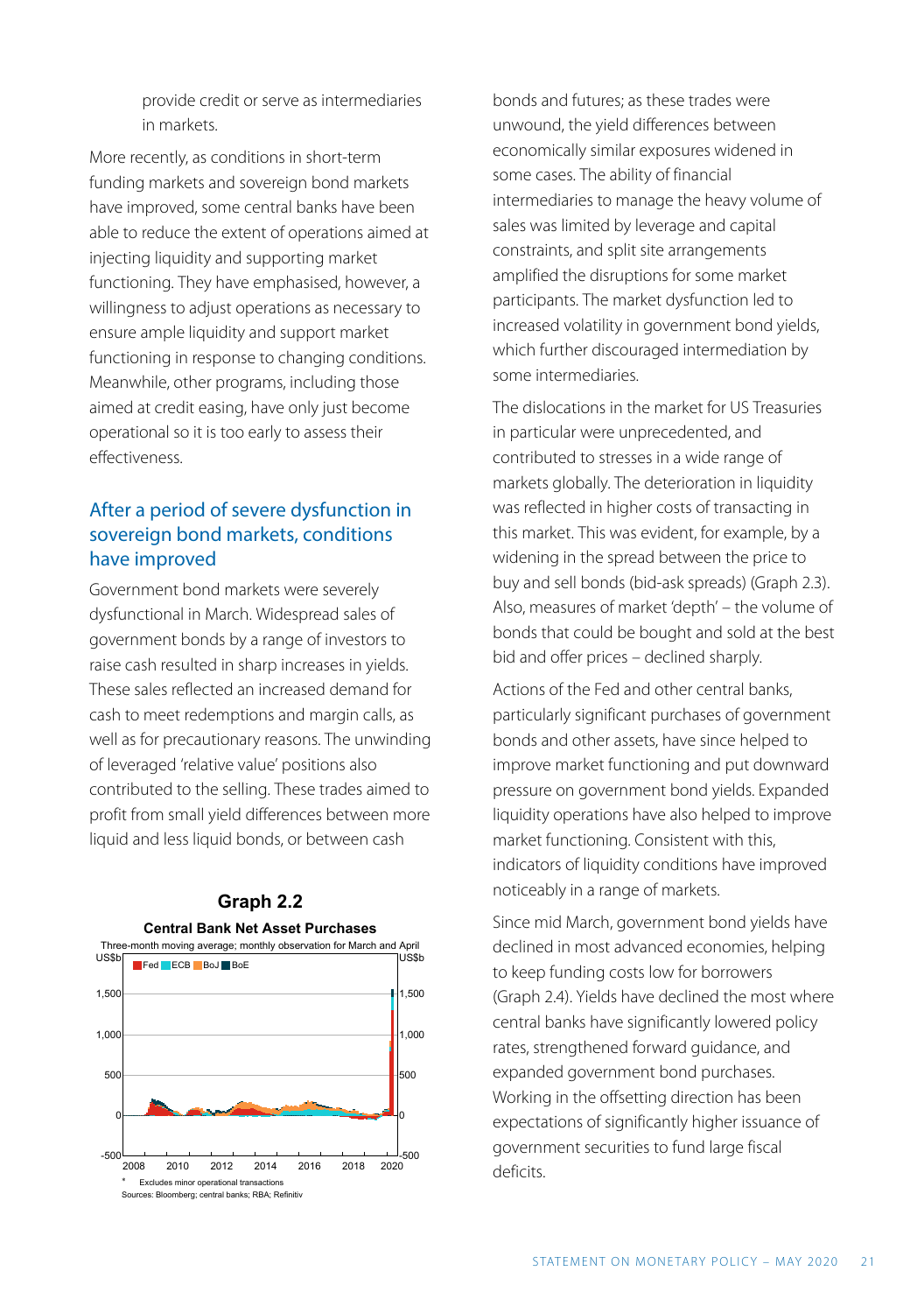For some countries, the extent of central bank bond purchases is expected to be of a similar magnitude to the increased issuance of sovereign debt arising from larger fiscal deficits. Despite those purchases, the need to finance large fiscal deficits has led to renewed market concerns around debt sustainability in some economies that have high sovereign debt burdens and do not issue their own currencies, most notably Italy. Reflecting those concerns, spreads on Italian government bonds relative to those on German bunds widened noticeably in March and have remained volatile since (Graph 2.5). In response, the European Central Bank (ECB) removed limits on the share of bonds of any country it may hold for its pandemicrelated asset purchase program. Some European





heads of government and members of the ECB's Governing Council have called for greater fiscal burden-sharing across the euro area, though there is not unanimous support for risk-sharing of this nature.

# Corporate funding conditions have tightened, particularly for higher-risk borrowers

Non-financial corporations experienced a particularly sharp tightening in financial conditions in March as investors grew concerned about the ability of firms to continue to service or roll over debt. Corporate borrowing costs increased sharply and, for a period, lowerquality borrowers were generally unable to issue new debt (Graph 2.6). Companies facing large reductions in income, high fixed costs, and/or high degrees of leverage were most affected. At the same time, many corporations drew on preexisting credit lines as a source of funding. Higher-quality borrowers issued record volumes of debt, despite increased borrowing costs (Graph 2.7).

Funding conditions for corporations have since eased somewhat following policy responses by central banks and governments, and as the growth in new COVID-19 cases has slowed. Policy measures have included new or expanded corporate bond purchase programs

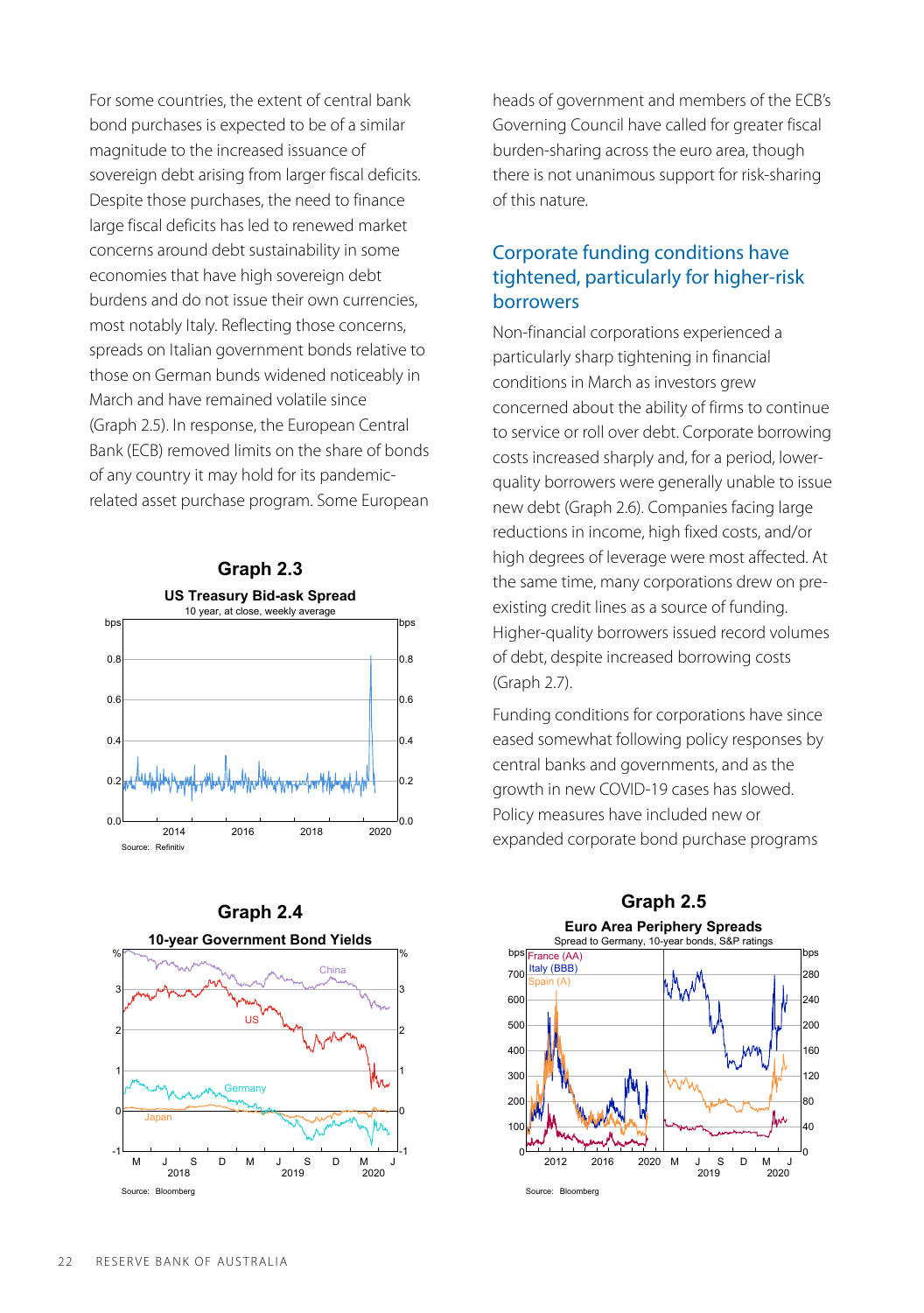in primary and secondary markets, loans to support issuance in corporate bond or securitisation markets, government-guaranteed loans, and measures to support credit to smalland medium-sized businesses through the banking sector (see 'Box A: Term Funding Schemes'). Some central banks are also purchasing debt securities issued by state and local governments to alleviate dysfunction and/ or lower borrowing costs in those markets. In the United States, the Fed has announced its purchases will also include exchange traded funds (ETFs) that hold corporate debt, including some sub-investment grade debt. The Fed will also purchase sub-investment grade debt that was previously rated investment grade (socalled 'fallen angels') and some syndicated loans. Following the Fed's announcement, flows into





corporate bond ETFs have increased and primary issuance conditions for sub-investment grade borrowers have improved. In the euro area, the ECB has announced that fallen angels will remain eligible collateral for the ECB's open market operations. This is expected to help ensure that banks have access to sufficient liquidity, and prevent fire sales of corporate bonds (and a resulting widening in spreads) in the event of widespread downgrades.

#### Equity prices have rebounded somewhat but remain volatile

Equity prices declined by more than 30 per cent in late February and March amid extreme volatility (Table 2.2). Large increases in COVID-19 infections and strict containment measures imposed by governments to control the spread of the virus prompted substantial downward revisions to expected corporate earnings. Heightened risk aversion and demand for cash contributed to investors reallocating portfolios away from risky assets. Sharp falls in oil and other commodity prices weighed heavily on equity prices in some sectors.

In the United States, large and rapid declines in equity prices triggered circuit-breakers to temporarily halt trading on a number of occasions. Volatility rose to levels not seen since the global financial crisis, with equity markets recording some of their biggest daily moves in history (Graph 2.8). The S&P 500 index recorded a 12 per cent fall on 16 March – the largest daily decline since 1987 – in addition to several daily rebounds of almost 10 per cent. Similar outsized moves were seen in many advanced and emerging market economies. For instance in Europe, the Euro Stoxx index recorded the largest daily decline in its history. In response to the very high volatility, financial regulators and market operators in the United Kingdom, Europe, and some emerging markets imposed temporary bans on short selling.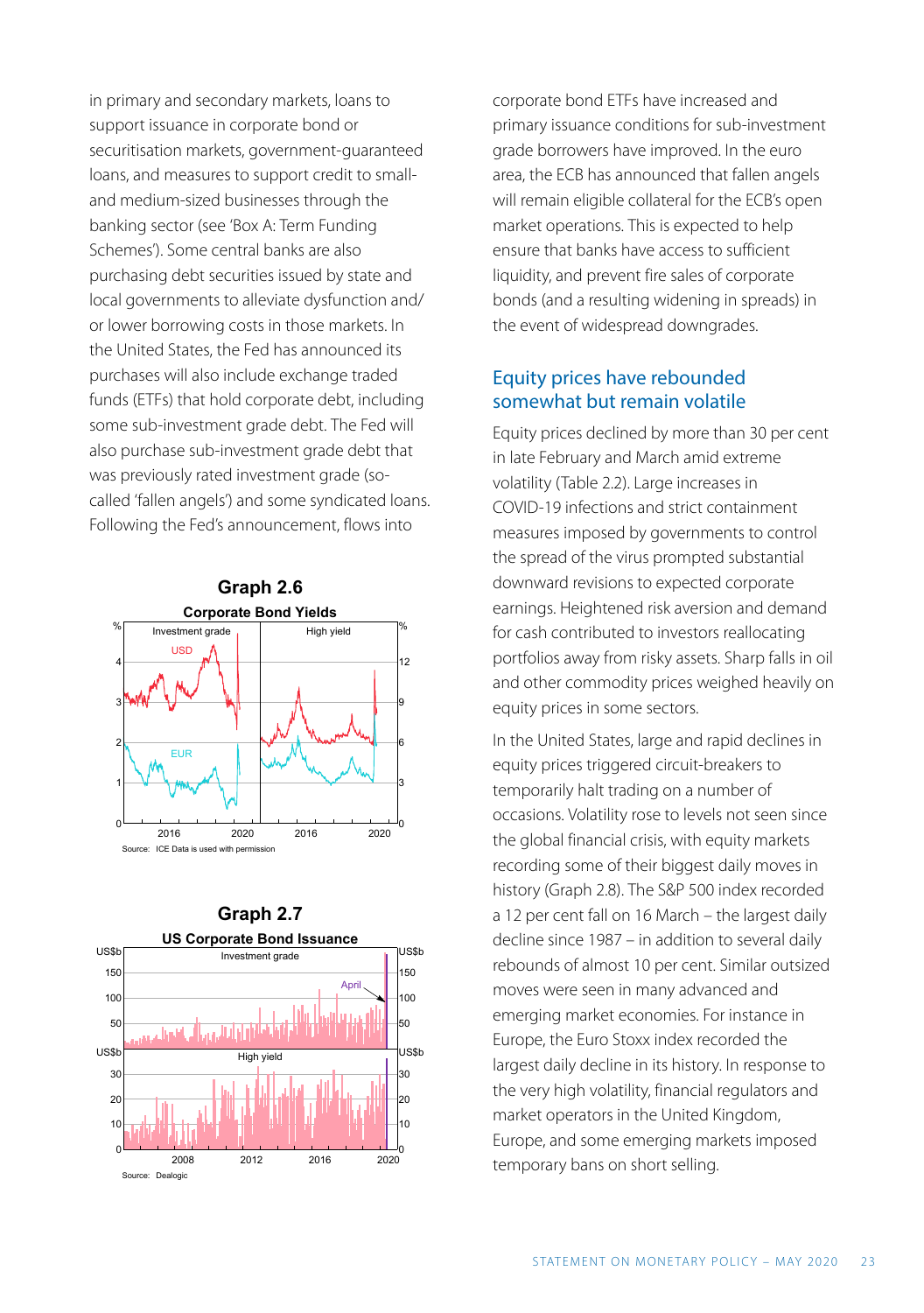|                      | Peak to<br>trough | Trough to<br>current | Peak to<br>current | Largest daily<br>decrease | Largest daily<br>increase |
|----------------------|-------------------|----------------------|--------------------|---------------------------|---------------------------|
| <b>United States</b> | $-34$             | 27                   | $-16$              | $-12$                     | 9                         |
| Euro area            | $-38$             | 20                   | $-25$              | $-12$                     | 9                         |
| United Kingdom       | $-34$             | 17                   | $-22$              | $-11$                     | 9                         |
| Japan                | $-31$             | 19                   | $-18$              | $-6$                      | 8                         |
| Australia            | $-37$             | 18                   | $-25$              | $-10$                     | 7                         |
| China                | $-16$             | 11                   | $-7$               | $-8$                      | 3                         |
| World                | $-33$             | 23                   | $-17$              | -9                        | 8                         |

#### **Table 2.2: Changes in International Share Prices**

Per cent, since February

Source: Bloomberg

While equity prices overall have since increased significantly from their recent lows, they remain well below the earlier highs recorded in February (Graph 2.9). The partial recovery in equity prices is consistent with expectations of a strong rebound in economic activity, in line with consensus estimates for corporate profits in 2021. Volatility has eased but remains elevated by historical standards.

# Bank profitability will decline but there have been few signs of systemic stress in banking systems

Bank equity prices have declined sharply, reflecting expectations of rising loan losses and lower revenues more generally (Graph 2.10). US



banks' provisions for future loan losses have increased significantly to levels last seen in 2009, which has contributed to sharp falls in March quarter earnings. Bank profits in advanced economies are also expected to be affected by weaker economic conditions eventually weighing on demand for credit and a prolonged period of low interest rates compressing net interest margins. In some countries, declines in equity prices could reflect expectations of capital raisings that will dilute the stakes of existing shareholders. This is particularly relevant in Europe, where many banks remain vulnerable given weak profitability over a number of years and the fact that banks hold significant amounts of European sovereign debt.



24 RESERVE BANK OF AUSTRALIA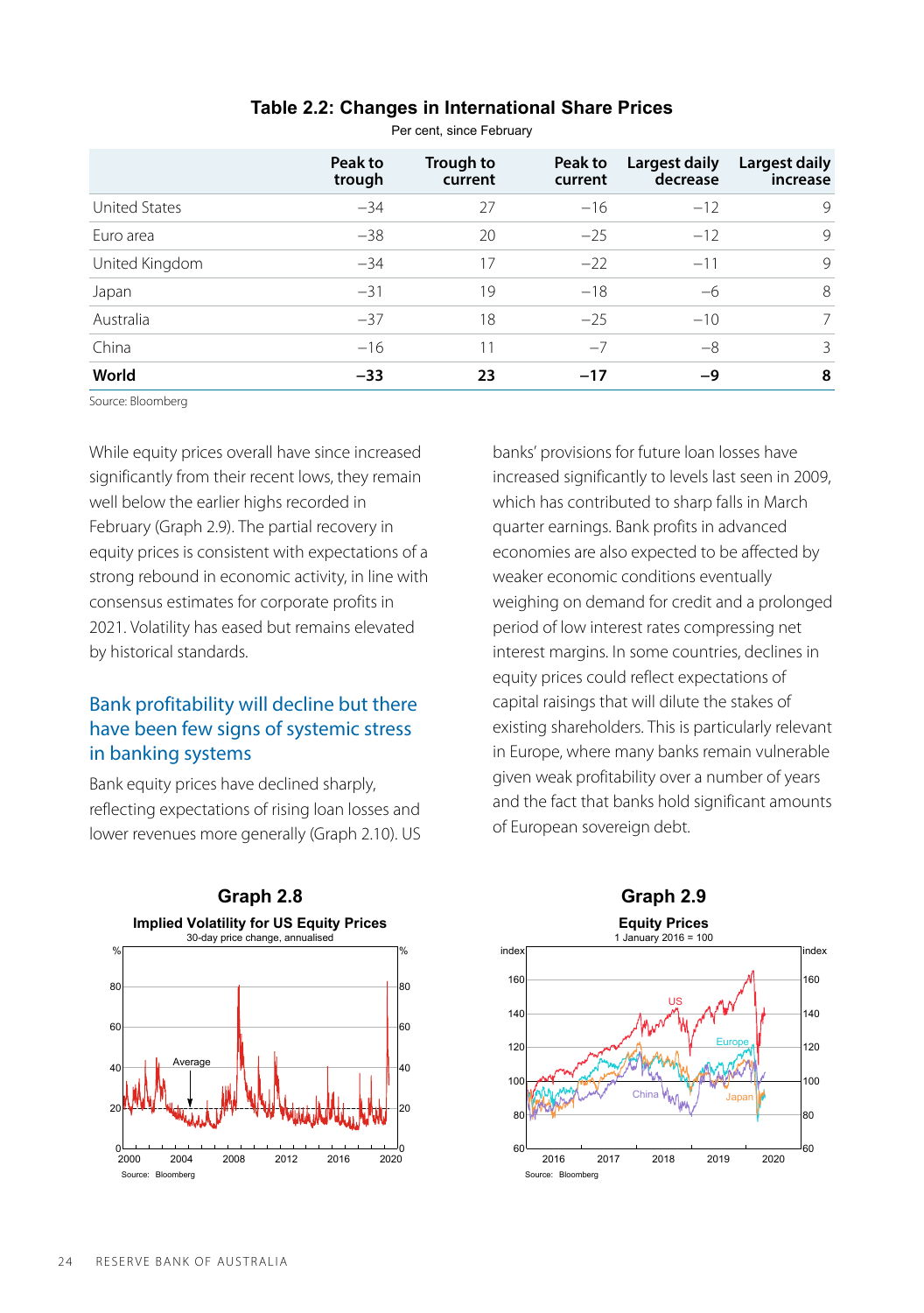In contrast to equity prices, credit spreads on bank debt have not widened by more than comparable non-bank securities, and large banks have continued to issue unsecured bonds at modest vields. This suggests that investors are not anticipating solvency problems for large banks in advanced economies. It is consistent with the fact that banks generally entered this crisis with robust capital and liquidity buffers and are likely to benefit from policy support if needed given their critical economic role.

Bank lending in some countries has increased notably in recent months, which has helped to offset some of the recent tightening in funding conditions for corporations (Graph 2.11). This partly reflects increased lending arising from corporations drawing down on standing credit lines. Additionally, fiscal support for businesses (especially small- and medium-sized enterprises) has been channelled through banks in some countries. Policies implemented by central banks and other regulators, including new term funding facilities, regulatory relief and lowering of countercyclical capital buffers, have sought to ensure that these channels remain open and supportive of financial conditions. In order to preserve capital levels, and in recognition of the substantial public support being provided to banks, regulators in some jurisdictions have also placed limits on the ability of banks to distribute



dividends, conduct share buy-backs and pay executive bonuses.

#### Conditions in short-term US dollar funding markets tightened sharply

In March, funding in short-term US dollar money markets became much more expensive and/or difficult to obtain for many borrowers. That was most evident for instruments involving greater credit risk, such as unsecured commercial paper (CP), or that are issued at longer terms (Graph 2.12). In addition, US dollars became more expensive to borrow in the foreign exchange swap market, which is an important source of US dollar funding for non-US entities.

The tightening in US dollar funding conditions reflected a confluence of factors. First, demand for liquidity increased globally, both for precautionary purposes and to meet contractual obligations such as margin calls and redemptions. That included increased demand for US dollars, reflecting the large role the dollar plays in international trade and finance. At the same time, the supply of US dollars declined, particularly for terms beyond overnight, as lenders of US dollars sought to reduce their exposures or shore up their own liquidity needs. For instance, a spike in investor redemptions resulted in 'prime' US money market funds favouring financial CP with very short maturities

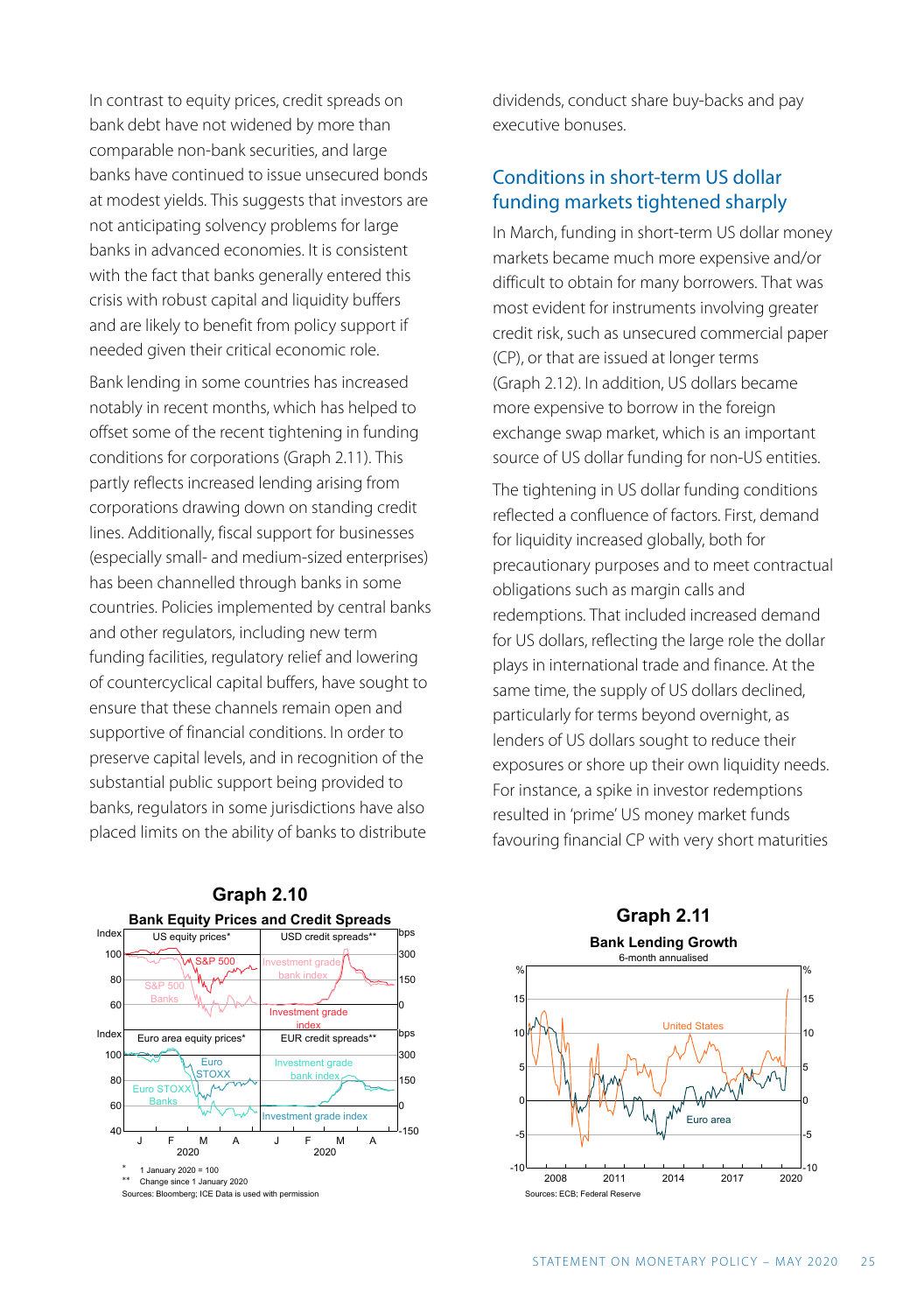(one week or less) compared with longer-term CP issued by the same financial entities; this was one factor contributing to the sharp increase in three month US LIBOR rates. Finally, financial institutions were unable or unwilling to bridge these gaps in their capacity as intermediaries in markets, reflecting both regulatory constraints that limit the scope of banks to (profitably) expand balance sheets and increased difficulty in pricing risk amid heightened uncertainty.

In response, the Fed expanded the supply of liquidity via a range of operations. These included its open market operations and asset purchases, a new facility to help banks purchase assets sold by money market funds, and facilities to purchase CP to ensure that firms could continue to roll over their debt as it matured. In addition, the Fed improved access to US dollar liquidity by activating, expanding and lowering the cost of existing swap lines with central banks, introducing new swap lines with other central banks, and by introducing a new US dollar repo facility for other foreign monetary authorities.

These measures have helped to ease US dollar funding conditions, and the Fed has subsequently been able to decrease the size of its repo operations (Graph 2.13). The cost of



**US Money Markets**

**Graph 2.12** 

funding in US dollars in foreign exchange swap markets has also declined.

#### Foreign exchange markets experienced sharp movements

Foreign exchange markets were highly volatile in March, with spot and swap markets experiencing periods of dysfunction. From around the start of March through to mid March, the US dollar appreciated rapidly alongside a sharp rise in uncertainty and increased demand for US dollar liquidity (Graph 2.14). Significant flows in foreign exchange markets accompanied large movements in underlying asset markets, alongside a deterioration in overall market functioning (see 'Box B: Recent Developments in Foreign Exchange Markets').

The exchange rates of both advanced and emerging economies depreciated against the US dollar over this period, with particularly large moves for those that have a significant exposure to commodity exports such as oil and gas (Graph 2.15). In particular, the Norwegian krone depreciated by more than exchange rates of other advanced economies reflecting its greater exposure to oil prices. A number of emerging market exchange rates also depreciated sharply reflecting a range of vulnerabilities that have become more apparent in the current environment (see below). In contrast, moves in



# **Graph 2.13**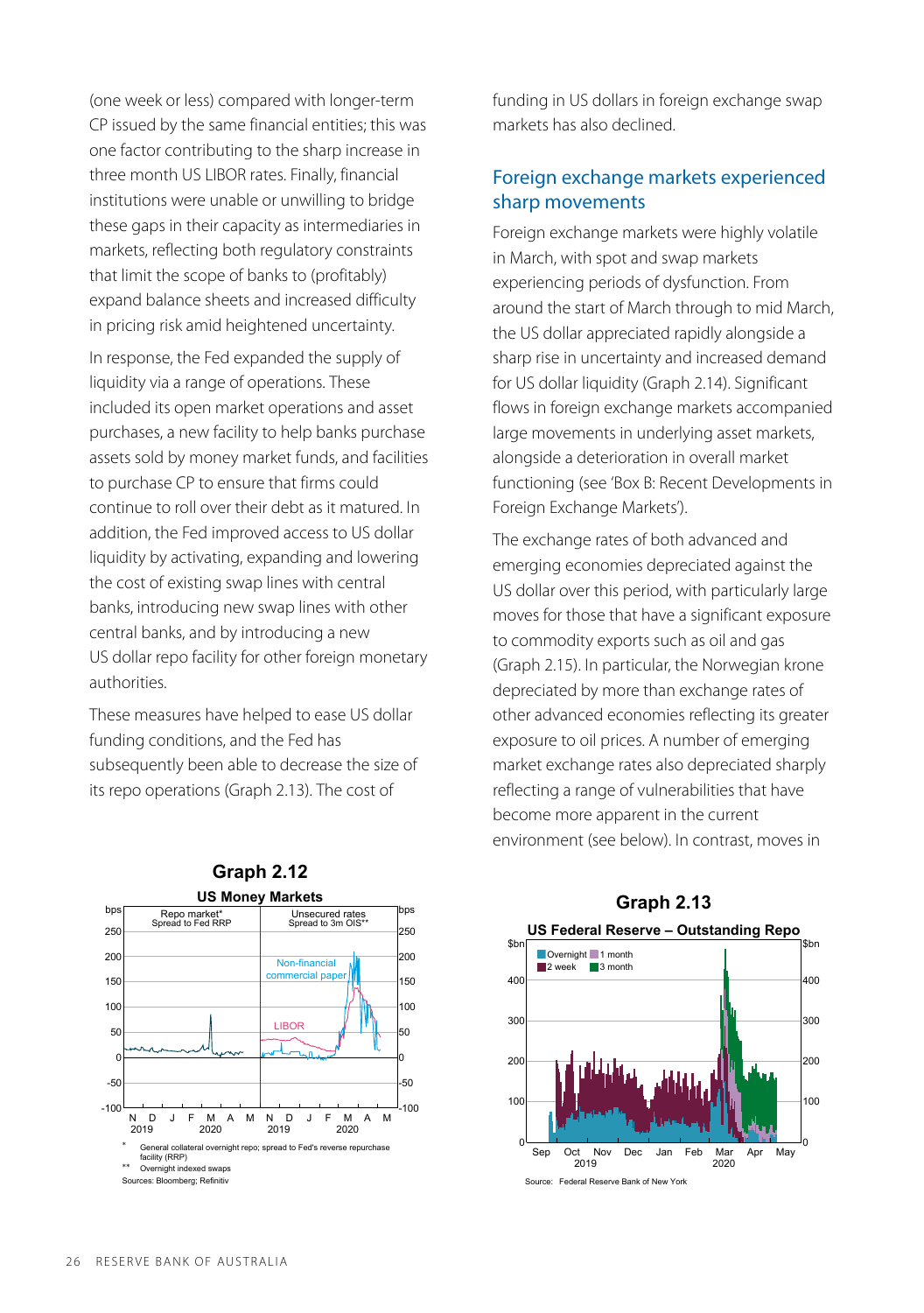the Japanese yen and Swiss franc were quite modest against the US dollar, and both have appreciated (as often occurs in periods of heightened risk aversion) on a nominal tradeweighted basis (TWI) since the start of March.

Since the introduction of large-scale monetary and fiscal policy measures, including policies to increase the supply of US dollars, strains in foreign exchange market functioning have eased somewhat and measures of volatility have declined. The exchange rates of advanced economies have appreciated against the US dollar and a number of emerging market exchange rates also appear to have stabilised, although most exchange rates still remain noticeably lower (vis-à-vis the US dollar) than at the start of the year.





# Some emerging market economies experienced a sudden outflow of foreign capital

Financial conditions in a wide range of emerging market economies (EMEs) tightened notably following the onset of the COVID-19 pandemic. Government bond yields rose significantly, equity prices declined, and exchange rates depreciated sharply alongside substantial portfolio outflows from equities and bonds.

The tightening in conditions partly reflected broader concerns about the impact of COVID-19 on global economic growth, as well as concerns that some EMEs may experience more severe health and economic impacts from the virus (see 'International Economic Conditions' chapter). For commodity exporters, a decline in their terms of trade also contributed to the tightening. In addition, some EMEs were particularly vulnerable to the tightening in global financial conditions that occurred in March, given their high levels of external financing and/or foreign currency debt, much of which is unhedged (Graph 2.16; Graph 2.17). Concerns remain about the ability of some countries to finance growing fiscal deficits should capital flows remain volatile.



Central government debt Sources: Arslanalp and Tsuda (2014); IMF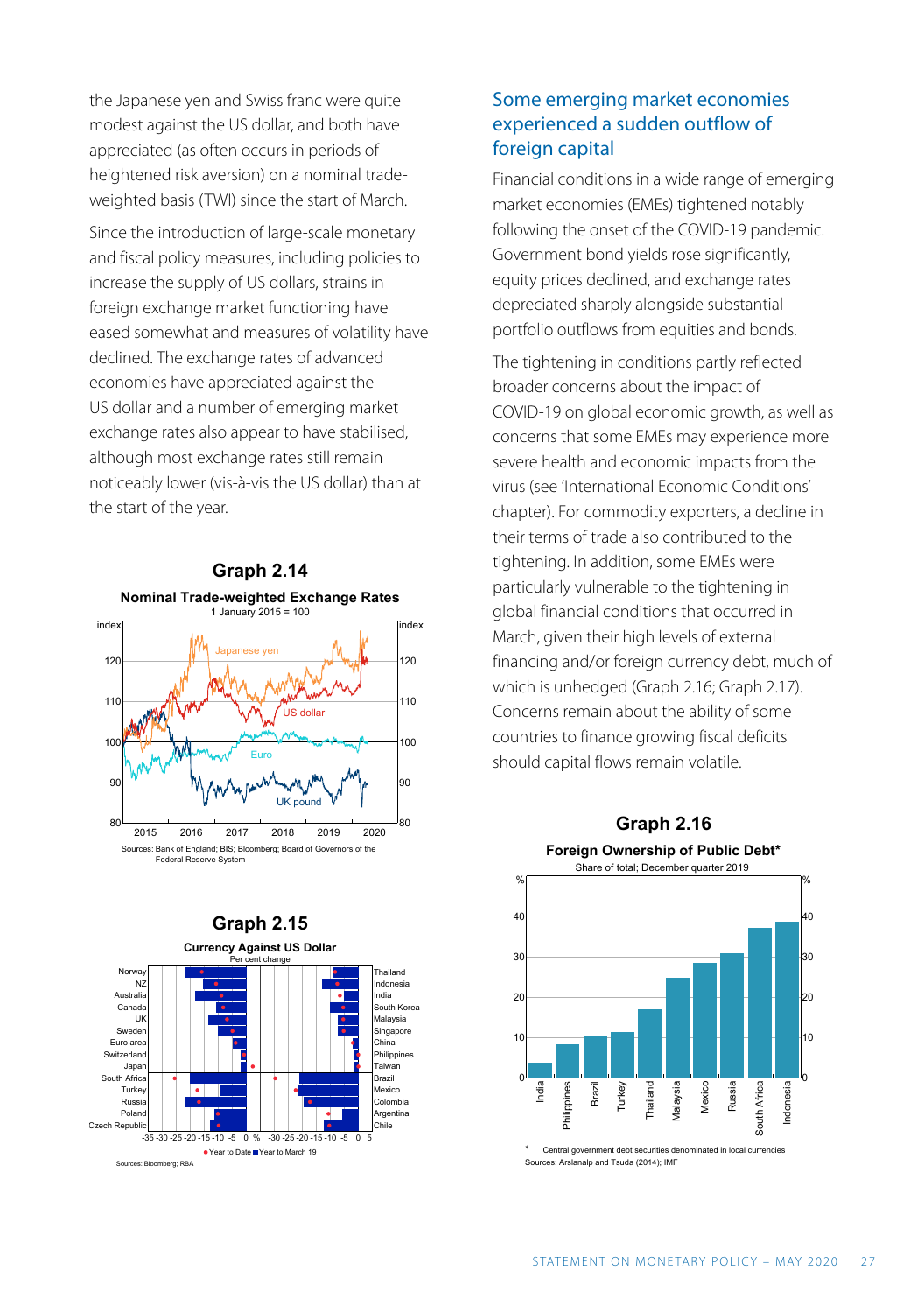Financial market conditions in emerging Asia have generally been more resilient than in other regions, although the experience has varied somewhat across individual economies (Graph 2.18). In particular, the depreciation of exchange rates has been more modest in Asia than in other emerging markets. This is likely to reflect a number of factors, including the relatively high buffers of foreign exchange reserves generally held by Asian economies, low rates of foreign ownership of local currency debt, more fiscal space and faster underlying economic growth.

Recently, there has been some improvement in conditions across emerging financial markets underpinned by significant monetary and fiscal stimulus in advanced economies. Also, emerging market central banks have reduced policy rates, intervened in foreign exchange markets to help stabilise their exchange rates and conducted asset purchases. Despite this, the exchange rates of more vulnerable EMEs, such as Argentina, Brazil, Turkey and South Africa, have seen further depreciations against the US dollar.

Bilateral and multilateral measures have been implemented to support EMEs and further international support is likely to be required. To improve access to US dollar liquidity, the Fed has expanded its US dollar swap line facilities to include a number of emerging market central banks (including Brazil and Mexico), and introduced a repurchase facility for others where US Treasury holdings can be exchanged for US dollars on a rolling overnight basis. In addition, over 100 EMEs and low income countries are engaged in discussions with international organisations about accessing emergency financing facilities. The International Monetary Fund has sought to increase the size of its existing emergency lending facilities and established a new Short-term Liquidity Line. The G20 has also endorsed a temporary suspension of debt service payments for the poorest countries and called on private sector creditors to participate in the initiative.

#### Financial conditions in China have remained broadly accommodative

Financial conditions have been relatively resilient in China in recent months, notwithstanding a temporary tightening during the early stages of the COVID-19 outbreak (Graph 2.19). Sovereign bond yields have fallen notably and money market conditions have been benign. Credit has continued to flow, with growth in total social financing picking up in March as bank lending





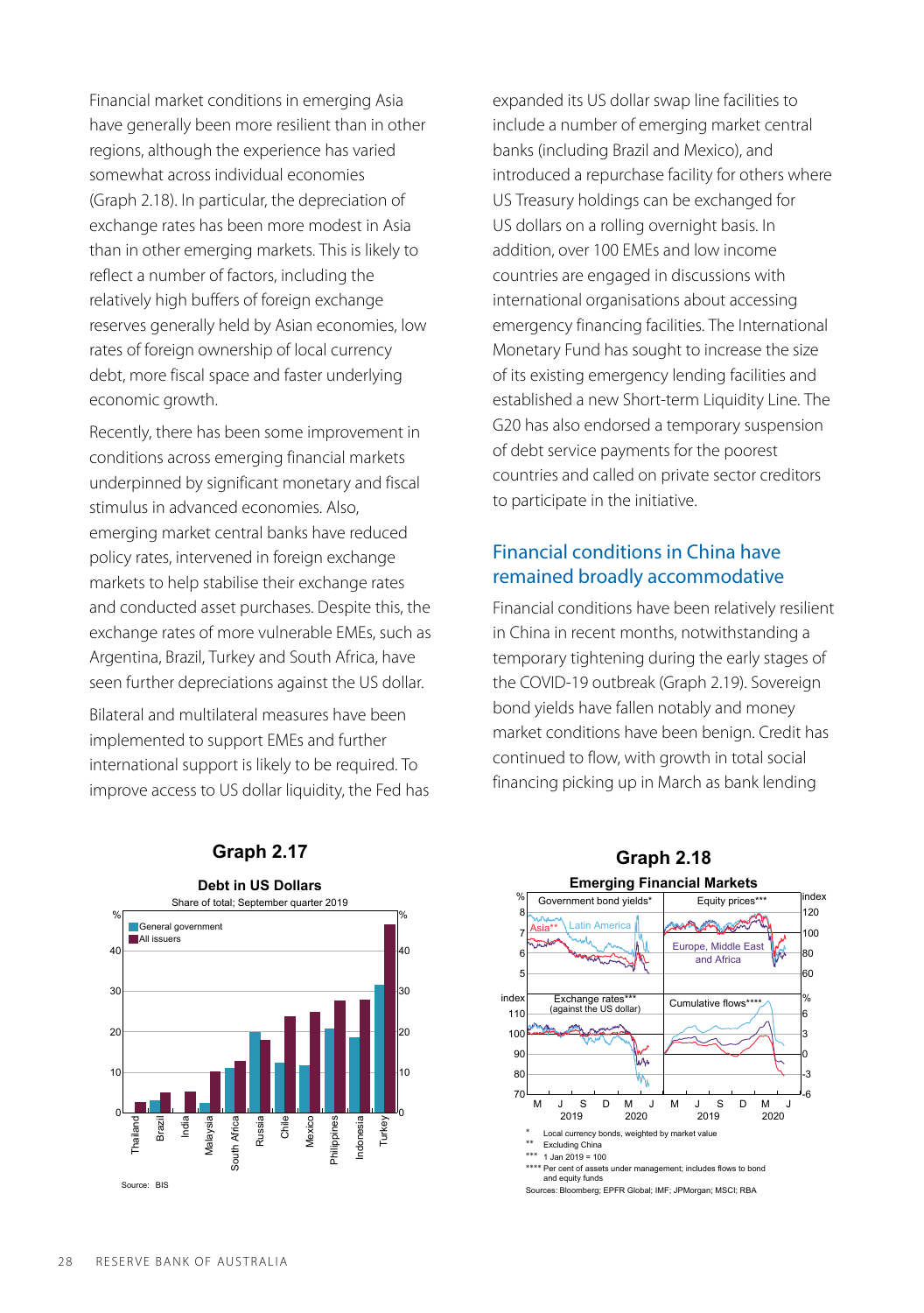to businesses accelerated and corporate bond issuance rose (Graph 2.20). The price of credit has also been relatively stable, even for riskier borrowers. Missed bond repayments have remained low as a share of outstanding issuance. This resilience suggests that the policies enacted during the early stages of the outbreak to avoid a sharp tightening in credit conditions have been fairly successful so far. The fact that the number of new COVID-19 cases in China has fallen to very low levels is likely to have also supported conditions.

More recently, the balance of policy has shifted from containment of the virus to supporting economic growth. Reflecting this, the People's





Bank of China (PBC) has expanded existing policies and introduced a raft of new measures to support the flow of credit, especially to smaller firms. For instance, the PBC announced targeted reductions in the reserve requirement ratio, cut the interest rate offered on excess reserves and reduced the interest rates on its short- and medium-term lending operations. Subsequently, the one- and five-year Loan Prime Rates, the reference rates for lending by Chinese banks, declined by 20 and 10 basis points respectively in April (Graph 2.21). In addition, the State Council announced that the PBC's existing re-lending facility would be increased by CNY1 trillion (around 1 per cent of GDP; this facility supplies funds to banks to provide concessional loans to affected businesses). The State Council also said it would support financial institutions to issue CNY300 billion (around 0.3 per cent of GDP) of bonds to provide credit for smaller firms.

The Chinese renminbi has remained fairly stable over the past few months, having depreciated only slightly against the US dollar. This pattern of renminbi stability was also observed in the crises of 2008 and the late 1990s. The exchange rate appears to have been supported by the PBC via its setting of the daily fixing rate and sales of foreign exchange reserves (though the stock of reserves remain around US\$3 trillion). The



**Graph 2.20**